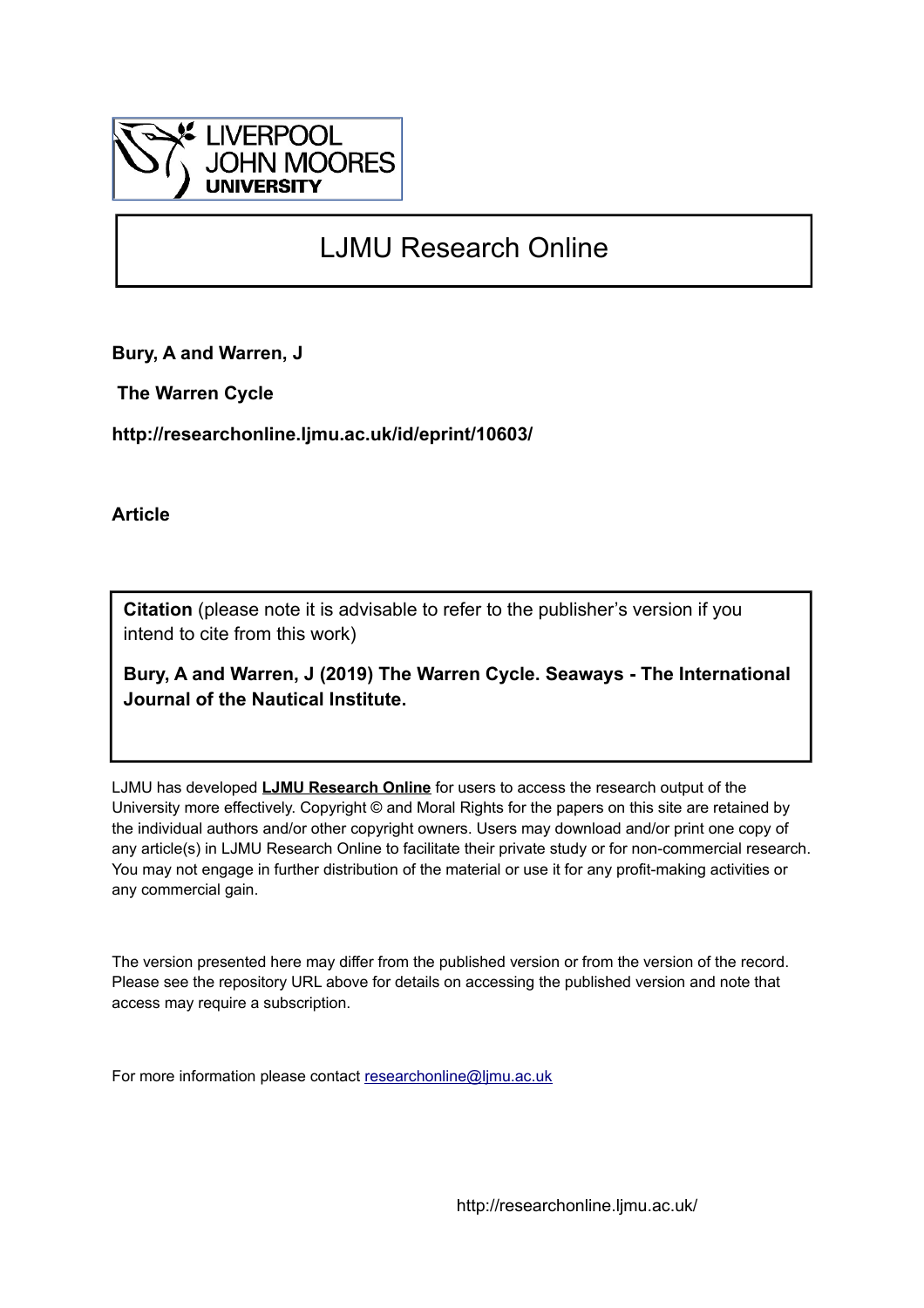# The Warren Cycle

A new teaching tool enables trainee officers of limited experience to regulate their thinking when they are troubleshooting equipment malfunctions on the bridge – and has wider applications.

# **Alan Bury MNI and Jonathan Warren**

I ducators have long perceived that the amount of actual watchkeeping experience a trainee Officer of the Watch (OOW) receives is insufficient for the demands of today industry. The United Kingdom's Maritime and Coastgu<br>Ag watchkeeping experience a trainee Officer of the Watch (OOW) receives is insufficient for the demands of today's industry. The United Kingdom's Maritime and Coastguard Agency (MCA) requires six months bridge watchkeeping as part of the sea time component of training. This must consist of watchkeeping duties where the individual is on the bridge for at least eight hours per day. Currently, there is no sign of this critically important real life training period increasing – indeed it has even been suggested that time spent learning within a simulated environment could be a realistic and more cost-effective alternative to time spent on a vessel.

Those involved in the training of OOW candidates understand that they have a very limited timeframe within which to develop a student's understanding and competency in bridge watchkeeping principles. They have to make the most of the time that they have with the students in order to bring them up to the required level.

Theoretical understanding is important to the development of a good officer, but simulator training is more relevant to an OOW's daily work on the bridge. In order to help students develop quickly, a broad variety of approaches have been attempted over the years. These have ranged from one afternoon per week 'simulated sea time OOW training' to a series of Navigation Aids and Equipment Simulator Training (NAEST-O) 'introductory sessions', all designed to act as an educational ramp for students.

Many of the seafarers the authors have taught readily admit that, as a trainee OOW, their bridge watchkeeping experience is confined to menial tasks not directly connected to the safe navigation of the vessel. They also state that they learn the fundamentals of navigation from the chartwork and passage planning modules during periods of shore-based study. For many students, being in control of the bridge environment is a daunting experience. This is largely because their role has principally been as a spectator to the decision-making process rather than a participant in it.

Over the years, the authors have watched these candidates unsuccessfully try to put their learned theoretical knowledge into practice in the live simulated environment that has become the NAEST-O course. Parallels were drawn with traditional teaching methods where mnemonics and study aids are employed to aid students' comprehension. It became apparent that a formulaic teaching tool for troubleshooting the malfunction of critical bridge equipment was required to assist students in the constantly evolving, often highpressure, environment of the modern ship's bridge.

When an inexperienced trainee or newly qualified officer has to deal with a failure of critical bridge equipment, they do so in a disjointed way characterised by a great deal of confusion and misdirected energy. Recognising that situations like this generate overwhelming mental stress for the inexperienced, an approach was devised to help them regulate their thinking.

## **Two Models**

Emergency response is a large and complicated topic that requires some simplification for students to digest in the initial stages of their training. This simplification was delivered through the development of two separate and distinct models. These are:

- **The Problem-Solving Circle**
- **The Warren Cycle.**

#### **The Problem-Solving Circle**

The Problem-Solving Circle (Fig. 1) presents students with a simplified approach that is based on the well-known APEM (Appraise, Plan, Execute, Monitor) process of planning a passage.



#### **Fig. 1: The Problem-Solving Circle.**

The circle is composed of six parts:

- Begin at Situation Normal [1].
- $\bullet$  Realise that there is a problem [2]
- $\bullet$  APPRAISE [3] the situation by gathering information to identify the problem.
- $\bullet$  PLAN [4] how to resolve the situation by finding a solution and formulating a course of action.
- **EXECUTE** [5] the plan by applying the solution identified.
- $\bullet$  MONITOR [6] the result of the action taken by observing its effect upon the problem.

As students already have some experience in using this process, it requires little additional training to allow them to deploy it when they are attempting to address a failure of navigation equipment while they are in the simulator.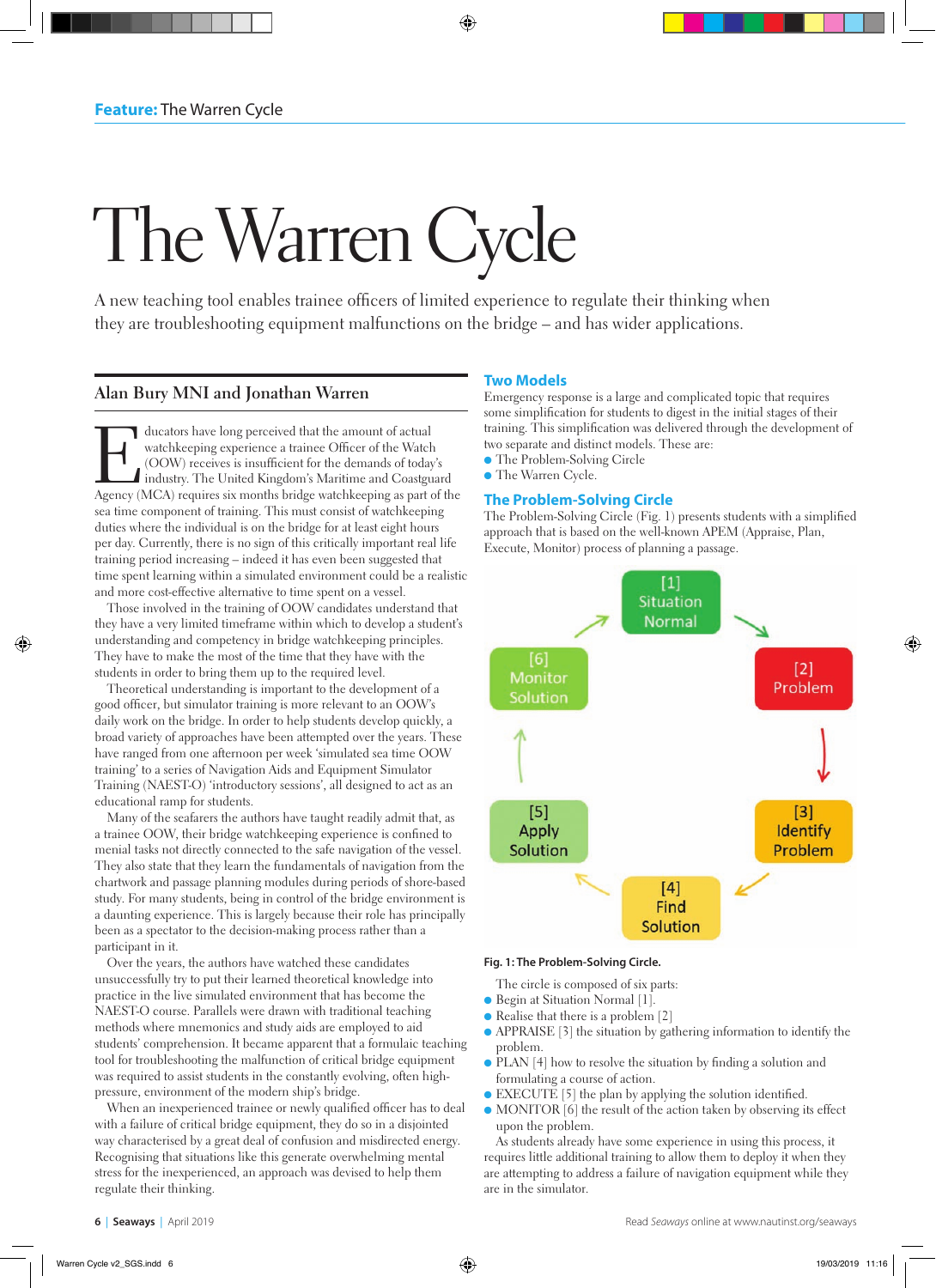### **The Warren Cycle**

The Warren Cycle (Fig. 2) is designed to further develop the approach introduced by the Problem-Solving Circle. It is introduced at a later point in the course once students have accumulated more experience in a simulated environment and improved their understanding of practical bridge watchkeeping considerations.

Initially, the cycle had no name. This proved problematic for staff as they filled in session feedback forms. In need of an easily recognisable term of reference, they began to refer to the model as the Warren Cycle, after its principal developer. The name stuck. *[Jonathan Warren*  is far too modest to have done this himself and, although he does find it *amusing, he is rather embarrassed about it – but credit where credit is due.]*



#### **Fig. 2: The Warren Cycle**

The Warren Cycle divides the Problem-Solving Circle into two cycles: 'normal' and 'problem'. Within the 'normal cycle' the OOW is maintaining an effective lookout [1] and everything is proceeding according to plan. An officer may be operating within the normal cycle for days, weeks or months until a specific problem arises [2]. Of all of the steps in the cycle, step 2 – realising that there is a problem – is the most important. In simulated exercises, the authors have seen with alarming regularity that students do not realise when the vessel has entered the problem cycle.

Upon realising that a problem exists, the 'problem cycle' is entered and the OOW must follow a process to restore the situation to 'normal'. Here the key is to determine the nature of the problem correctly [3] so that possible solutions can be identified [4] before the solution most likely to succeed can be pinpointed [5] and applied [6]. After taking action, the OOW must then monitor the situation to determine if their action has resolved the problem [7]. If it has, the vessel re-enters the 'normal cycle' [1]. If not, then the situation needs to be reassessed [8]. This will result in one of the two outcomes:

l Another possible solution is selected from those already identified [step 8 and then 5].

l Reassessing the nature of the problem to identify its root cause, generating a new range of possible solutions, and then selecting a new option to pursue [step 8 and then 3].

The OOW may have to progress through the cycle multiple times until the problem is resolved and the vessel re-enters the 'normal cycle'.

A trainee OOW is expected to follow this cycle when they are troubleshooting an equipment malfunction during an exercise in the ship's bridge simulator. However, it is important to state that following the cycle does not relieve the student of the responsibility for calling the Master. Throughout their training, it is enforced in the minds of these potential officers that they may call the Master at any point in the cycle – even if they believe that they are safely operating within the 'normal cycle' but have doubts. Calling the Master in time may avoid the need to enter the 'problem cycle' in the first place. Ultimately, it is the responsibility of the OOW either to solve the problem or to call for assistance.

#### **Shortcomings of a simulated environment**

The simulated environment approximates to reality. No simulator is capable of fully re-creating the complexities of real life. Humans respond to a wide range of stimuli that it is not currently possible to replicate within a simulated exercise. Changes in the movement of the vessel, the engine tone, the angle of light streaming into the bridge – all these cues for determining that the vessel has moved from the 'normal cycle' into the 'problem cycle' are absent from the simulated environment. As a result, a 'real life OOW' might realise that they are in the problem cycle much quicker than a 'simulator OOW'. Consequently, the main obstacle for the OOW in the simulated bridge is to perceive that there is a problem in the first place.

Subsequently, in real life, solutions are also relatively simpler. Hands-on processes can be followed: visible buttons can be pressed, and dials turned. However, in the simulated environment, the OOW lacks the immediacy of reality, and after choosing a solution, has to figure out how to apply it by negotiating a menu structure on a computer that is pretending to be a control console. This tends to compound the problem and can lead to students becoming agitated once they realise that their preferred solution is not resolving the problem. This often contributes to them losing control of the situation and going to pieces much quicker than perhaps would be the case on a real bridge.

#### **Case study – complete gyro failure**

The cycle was developed after hundreds of students were observed over the course of years. To demonstrate how effective it can be, let us take one particular case study. The student in question had sufficient documented sea time on deepsea foreign going vessels with watchkeeping hours to meet the minimum requirements of the MCA. Despite all of this, in previous simulator exercises the student was prone to panicking in the event of bridge equipment failure – jumping to wrong conclusions, frantically spinning the helm without waiting for the vessel to respond, and not calling the Master. In one case, this led to the vessel running aground after steering in circles. In another case, it led to a collision with another vessel. Thankfully, in this regard the simulator is much more forgiving than the real world.

After being taught the problem-solving circle, followed by the Warren Cycle, and then given additional time in the simulator, the student in question was placed in a new exercise. In this exercise, it was a pleasant afternoon in mid-summer. The vessel was eastbound in the Mediterranean Sea, having left Barcelona two days earlier bound for Gioia Tauro in southern Italy. There was a light breeze and calm sea. The officer of the watch was maintaining an effective lookout [1] when a range of alarms sounded to indicate a problem [2]. The loudest of these alarms seemed to be from the radar, which had switched display orientation and was also displaying an alarm box identifying an 'azi